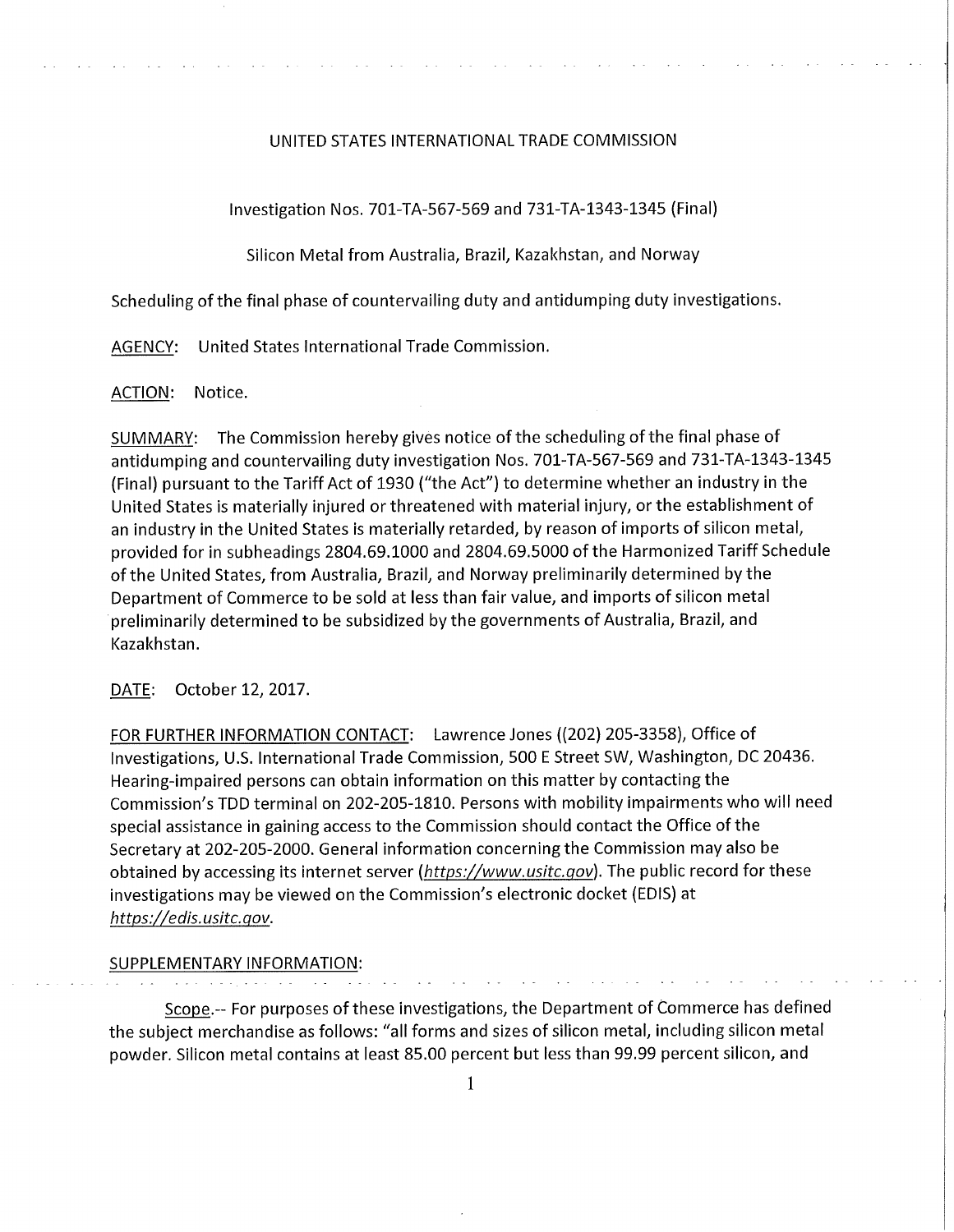less than 4.00 percent iron, by actual weight. Semiconductor grade silicon (merchandise containing at least 99.99 percent silicon by actual weight and classifiable under Harmonized Tariff Schedule of the United States (HTSUS) subheading 2804.61.0000) is excluded from the scope of this investigation. Silicon metal is currently classifiable under subheadings 2804.69.1000 and 2804.69.5000 of the HTSUS. While HTSUS numbers are provided for convenience and customs purposes, the written description of the scope remains dispositive."

Background.--The final phase of these investigations is being scheduled pursuant to sections 705(b) and 731(b) of the Tariff Act of 1930 (19 U.S.C. 1671d(b) and 1673d(b)), as a result of affirmative preliminary determinations by the Department of Commerce that certain benefits which constitute subsidies within the meaning of section 703 of the Act (19 U.S.C. 1671b) are being provided to manufacturers, producers, or exporters in Australia, Brazil, and Kazakhstan of silicon metal, and that such products imported from Australia, Brazil, and Norway are being sold in the United States at less than fair value within the meaning of section 733 of the Act (19 U.S.C. 1673b). The investigations were requested in petitions filed on March 8, 2017, by Globe Specialty Metals, Inc., Beverly, Ohio.

For further information concerning the conduct of this phase of the investigations, hearing procedures, and rules of general application, consult the Commission's Rules of Practice and Procedure, part 201, subparts A and B (19 CFR part 201), and part 207, subparts A and C (19 CFR part 207).

Participation in the investigations and public service list.--Persons, including industrial users of the subject merchandise and, if the merchandise is sold at the retail level, representative consumer organizations, wishing to participate in the final phase of these investigations as parties must file an entry of appearance with the Secretary to the Commission, as provided in section 201.11 of the Commission's rules, no later than 21 days prior to the hearing date specified in this notice. A party that filed a notice of appearance during the preliminary phase of the investigations need not file an additional notice of appearance during this final phase. The Secretary will maintain a public service list containing the names and addresses of all persons, or their representatives, who are parties to the investigations.

Limited disclosure of business proprietary information (BPI) under an administrative protective order (APO) and BPI service list.--Pursuant to section 207.7(a) of the Commission's rules, the Secretary will make BPI gathered in the final phase of these investigations available to authorized applicants under the APO issued in the investigations, provided that the application is made no later than 21 days prior to the hearing date specified in this notice. Authorized applicants must represent interested parties, as defined by 19 U.S.C. 1677(9), who are parties to the investigations. A party granted access to BPI in the preliminary phase of the investigations need not reapply for such access. A separate service list will be maintained by the Secretary for those parties authorized to receive BPI under the APO.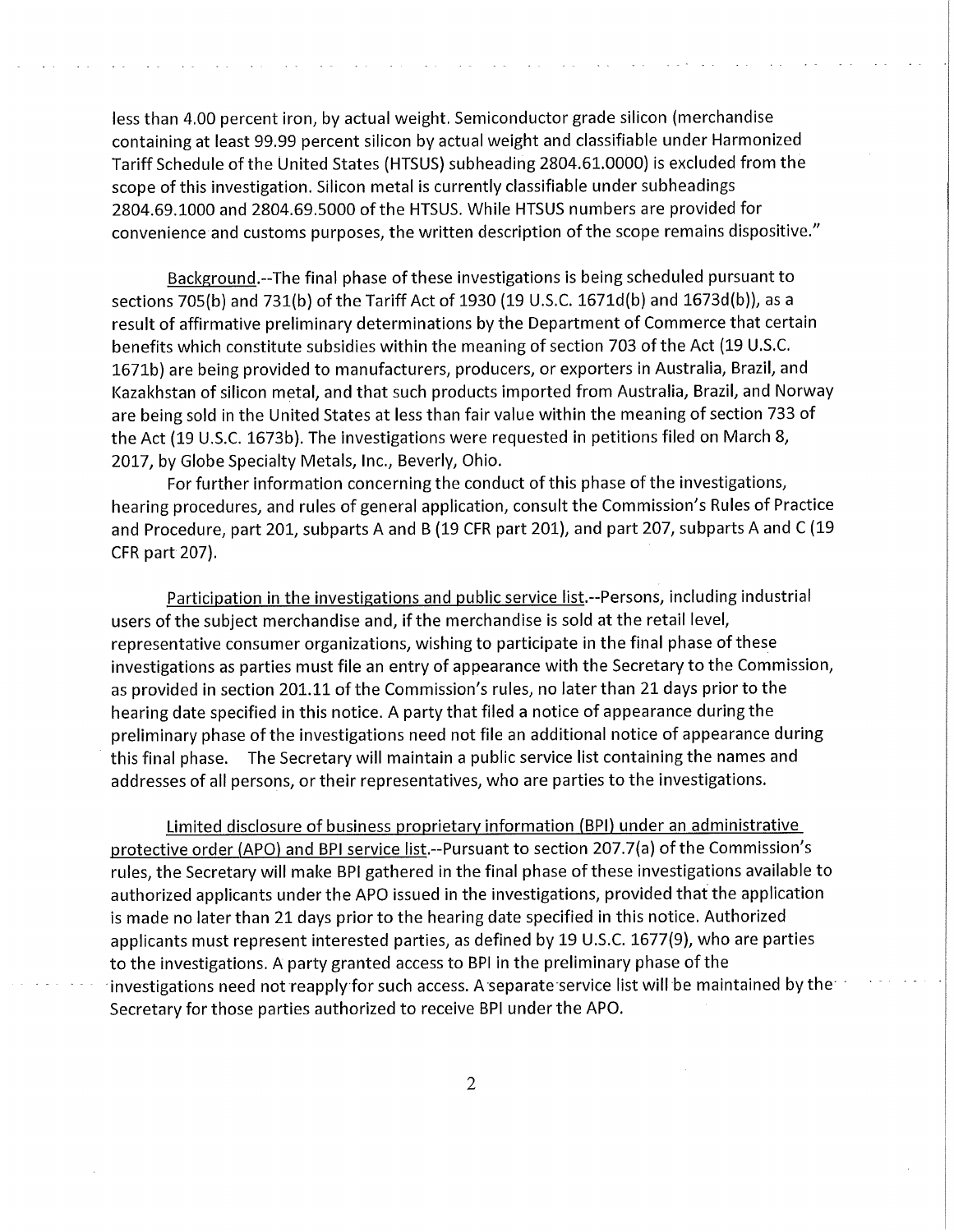Staff report.--The prehearing staff report in the final phase of these investigations will be placed in the nonpublic record on February 1, 2018, and a public version will be issued thereafter, pursuant to section 207.22 of the Commission's rules.

Hearing.--The Commission will hold a hearing in connection with the final phase of these investigations beginning at 9:30 a.m. on February 15, 2018, at the U.S. International Trade Commission Building. Requests to appear at the hearing should be filed in writing with the Secretary to the Commission on or before February 9, 2018. A nonparty who has testimony that may aid the Commission's deliberations may request permission to present a short statement at the hearing. All parties and nonparties desiring to appear at the hearing and make oral presentations should participate in a prehearing conference to be held on February 13, 2018, at the U.S. International Trade Commission Building, if deemed necessary. Oral testimony and written materials to be submitted at the public hearing are governed by sections 201.6(b)(2), 201.13(f), and 207.24 of the Commission's rules. Parties must submit any request to present a portion of their hearing testimony in camera no later than 7 business days prior to the date of the hearing.

Written submissions.--Each party who is an interested party shall submit a prehearing brief to the Commission. Prehearing briefs must conform with the provisions of section 207.23 of the Commission's rules; the deadline for filing is February 8, 2018. Parties may also file written testimony in connection with their presentation at the hearing, as provided in section 207.24 of the Commission's rules, and posthearing briefs, which must conform with the provisions of section 207.25 of the Commission's rules. The deadline for filing posthearing briefs is February 22, 2018. In addition, any person who has not entered an appearance as a party to the investigations may submit a written statement of information pertinent to the subject of the investigations, including statements of support or opposition to the petition, on or before February 22, 2018. On March 19, 2018, the Commission will make available to parties all information on which they have not had an opportunity to comment. Parties may submit final comments on this information on or before March 21, 2018, but such final comments must not contain new factual information and must otherwise comply with section 207.30 of the Commission's rules. All written submissions must conform with the provisions of section 201.8 of the Commission's rules; any submissions that contain BPI must also conform with the requirements of sections 201.6, 207.3, and 207.7 of the Commission's rules. The Commission's *Handbook on E-Filing,* available on the Commission's website at *https://edis.usitc.gov,*  elaborates upon the Commission's rules with respect to electronic filing.

Additional written submissions to the Commission, including requests pursuant to section 201.12 of the Commission's rules, shall not be accepted unless good cause is shown for accepting such submissions, or unless the submission is pursuant to a specific request by a Commissioner or Commission staff.